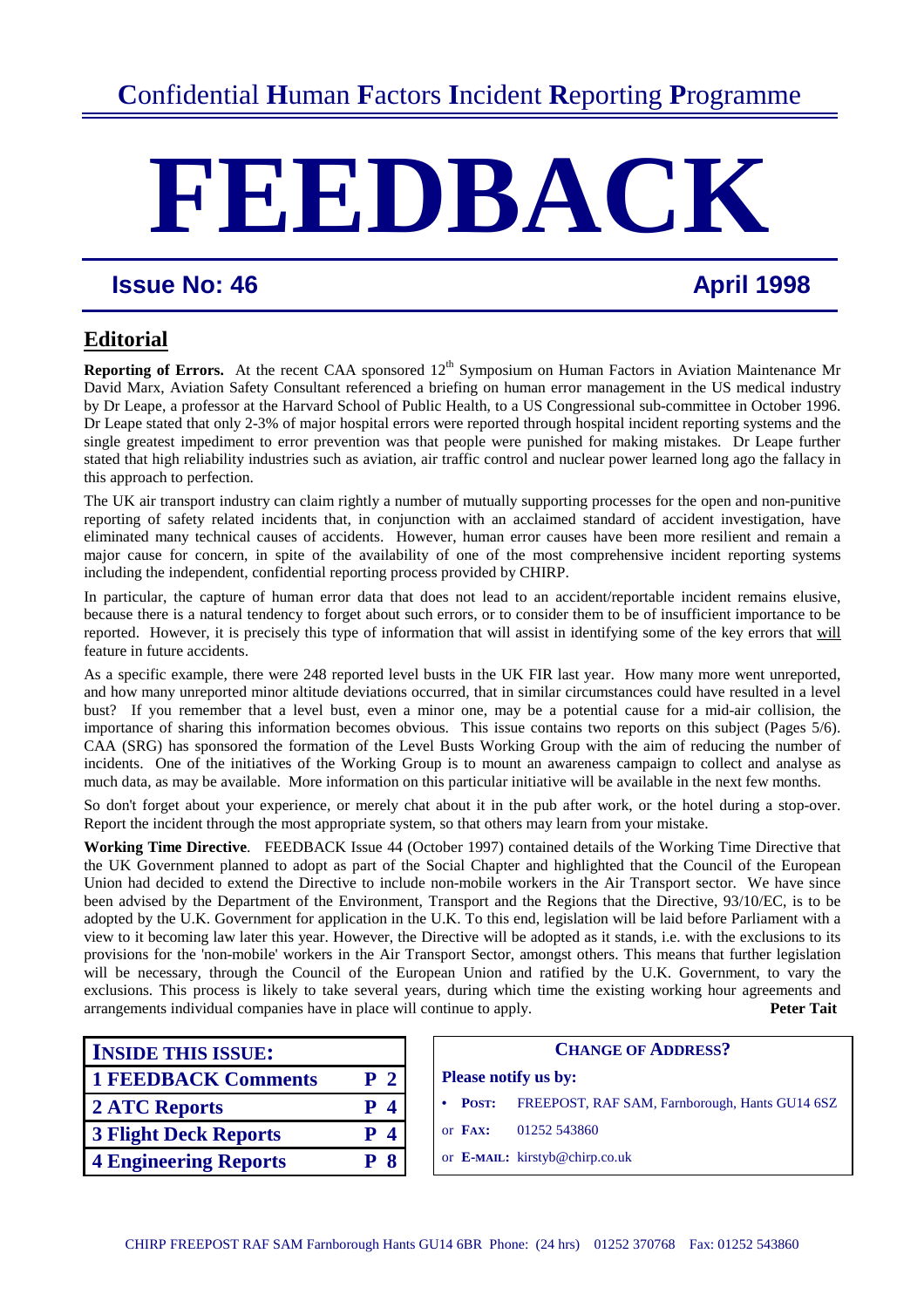# **A Reminder on the Magazine Format:**

The following fonts are used:

- Disidentified reports. These are reproduced with minimum text changes
- *CHIRP Comments are italicised*
- Verbatim Third Party responses are printed in SWISS type

# **FEEDBACK - COMMENTS**

# **Holding Procedures (FB45)**

In "Holding Procedures" *(Page 5*), an ATCO reported seeing incorrect holding pattern entries by EFIS aircraft, and indeed given the frequent short notice of an impending hold at destination this is not surprising. It might help the controllers, if they knew how FMC hold patterns were presented in aircraft, such as the B747-400, B757/767 and the B737-300.

Most software will present the Hold Page with a standard right-hand pattern that is aligned with the aircraft's current inbound track to the facility, unless the approach has been pre-programmed with the correct *(track and direction for the)* hold on the Route Page. This can be done, but is customer commanded, and is generally accomplished only when there is a high probability of a hold.

Therefore, if the crew are told of a hold only a few miles short of the beacon, and this happened to me recently at a UK airport, it takes time for the crew to display the Hold Page; line select the Inbound QDM, select the direction of hold if a left hand (not the default right hand) pattern; select the leg time if needed; put all this into the En-Route Legs page, and then execute the pattern in time for the aircraft to enter the amended hold.

With less than 10 nm to go, and reducing speed and height at the same time, you can appreciate that errors can occur in this situation. Of course, they should not do so, but we are all far from perfect, so please, ATCOs, give us as much notice as you can when a hold is likely. It is easier to delete a hold once constructed, than try to build one in a hurry. However, if as was suggested *(FEEDBACK 45),* a hold is

entered as standard along all routes, this can distort the time/ETA/fuel calculations to the destination, so may not always be appropriate, which perhaps is why many of us don't do this.

Thanks for your excellent publication.

# **\*\*\*\*\*\***

# **Holding Procedures (FB45)**

In my experience, the direction of the turn programmed into the FMC *(Flight Management Computer)* is so often wrong that I take it for granted that it will be and so I have the information on hand and ready.

If the requirement to hold is sprung at the last moment, it's best to use HEADING SELECT while the PNF *(Pilot Not Flying)* straightens it out with the FMC.

Having said that, it would be nice if the people who accept money from our various companies would write the programmes correctly. I assume they have the information available in their offices.

One is tempted to think that as long as the pilot/ATCO team take full responsibility for any problems, there will<br>be insufficient incentive for  $\# \# \#$ be insufficient incentive for #### *(Avionics/Software Manufacturers)* to take more care.

*However co-operative ATCOs are in advising crews as early as possible of a requirement to hold, there will be occasions when an instruction to hold will be given at short notice. These occasions are also likely to be those when other traffic demands on the controllers are significant.* 

*In such cases, it is important that the entry procedure has been briefed and any limitations of the Flight Management System are recognised to ensure a correct entry.* 

#### **\*\*\*\*\*\*\*\*\*\*\*\***

# **Monitored, but Forgotten (FB45)**

In "Monitored, but Forgotten" *(Page 13)* high workload and an ill-timed change from Approach to Tower frequency led to a landing without clearance, an event which must have occurred to many of us. often without any further action.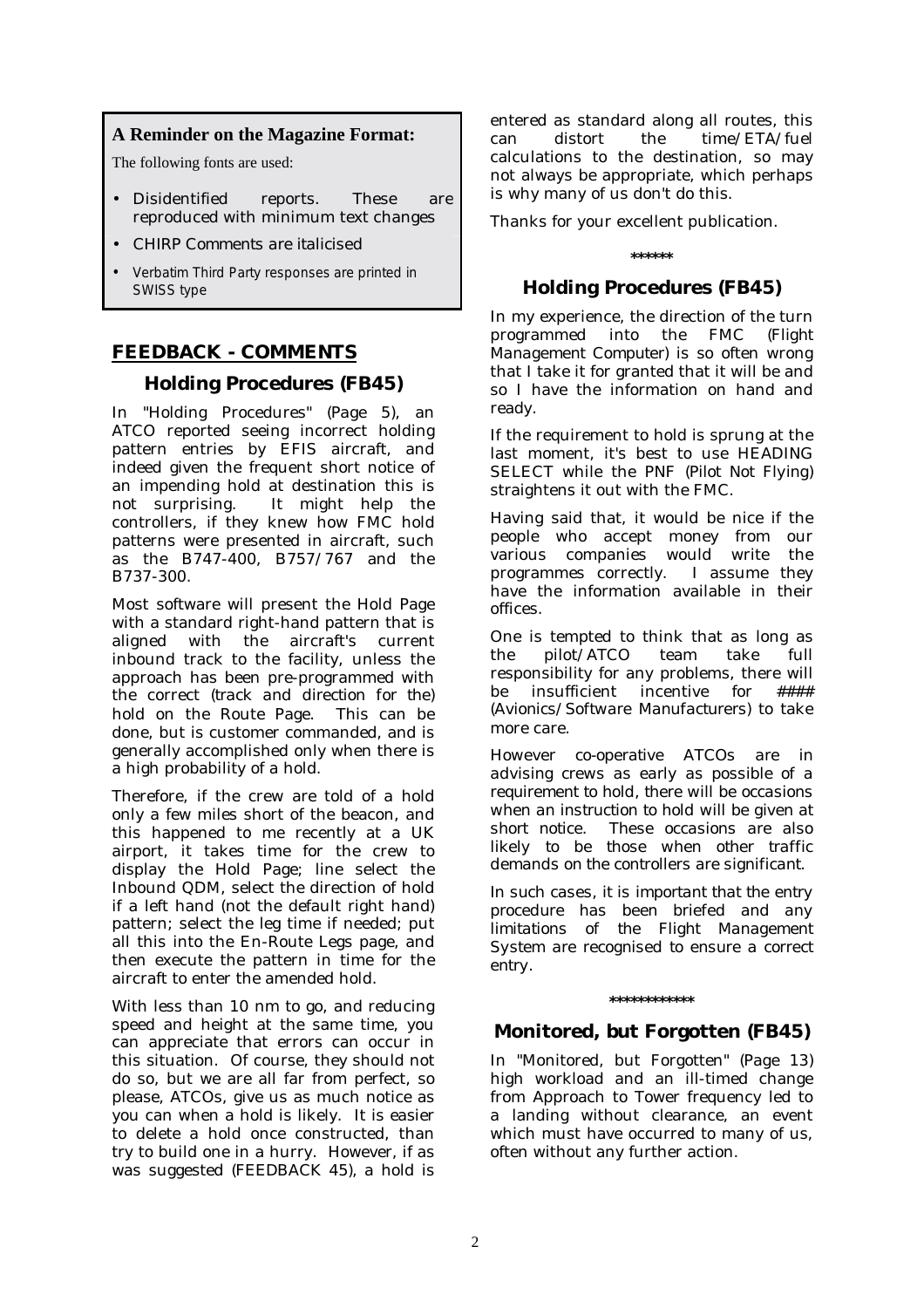May I suggest a possible remedy which is used in my previous company, where the final item on the Landing Checklist is "Landing Clearance…..Obtained". Until this challenge and response item is complete then the aircraft is clearly not cleared to land! A similar challenge and response is the last item in the Before Take-off Check list: "Take-off Clearance Obtained"

#### **\*\*\*\*\*\*\*\*\*\*\*\***

# **Which QNH? (FB45)**

Reference FEEDBACK 45 Page 4. I would respectfully point out that the Standard Pressure Setting of 1013.2 mb/hPa is not QNE.

QNE is Q-code for:

- a. The interrogative "what indication will my altimeter give on landing at (place) at (hours), my sub-scale being set to 1013.2 hPa?
- b. The answer "on landing at (place) at (hours) with your sub-scale being set to 1013.2 hPa your altimeter will indicate (figures and units)".

ICAO Doc 8400, ICAO Abbreviations and Codes refers.

I have no wish to be pedantic, but I think correct usage is important to maintain accuracy in what is a technical discussion.

#### **\*\*\*\*\*\*\*\*\*\*\*\***

#### **Commercial Pressure (FB45)**

I refer to FEEDBACK 45 and the subject of Commercial pressure.

On one occasion I was despatching a ### (wide-bodied) aircraft belonging to a contracted third party operator. The Station Manager for the airline, as usual, was applying pressure for an on-time departure. On this particular occasion I did not re-check the fuel load figures until after the aircraft had departed, only to find that the up-lift was short by 5,000lbs. I now insist on re-checking my figures before signing-off the fuel log.

I understand that the airline has a salary bonus scheme, in which the Station Manager's performance is based largely on the Station punctuality record.

*Commercial pressures exist in many forms and cannot be eliminated from commercial air transport operations. In this environment most individuals perform well when working under reasonable time pressures and thus contribute to the corporate aim of a good, punctual operation, which keeps everyone happy. However, experienced Engineers and line managers should also know when not to cut corners to achieve a specific objective, no matter from where the pressure comes.* 

#### **\*\*\*\*\*\*\*\*\*\*\*\***

#### **Procedural Awareness (FB45)**

The two reports "Procedural Awareness (1) and (2)" highlighted an apparent difference in attitude about "Control" in the "FIR" between the two sides of ATC. I would hope that clearances given by Area Control are not unsafe, although the writers seem to think that they are!

It is relevant to note that the joining clearance is only applicable at the edge of Controlled Airspace and what goes on outside it is generally of no interest to the individual giving the clearance - the ATSU receiving the clearance then has the problem of resolving any confliction between any outbound and inbound aircraft, but surely that is what he/she is there for?

It may be deemed inappropriate for an outbound to be given a joining clearance at the same level as one that has left controlled airspace from the Aerodrome point of view, but it is perfectly safe from the Area aspect. I cannot understand any logic that says that a joining clearance cannot be given that is the same level as one used for the arrival airport inbound traffic, once the latter has vacated the airway.

On the other hand, any Approach ATCO operating outside CAS, who assigns one aircraft a level that is known to be occupied by another in a procedural environment, just because it is the clearance level to join an Airway/TMA, may well wish to consider the wisdom of his/her action.

However, the writers may well have a point that Area Controllers are disregarding co-ordination and/or are too narrow in their outlook, but I do not believe this to be relevant in report (2).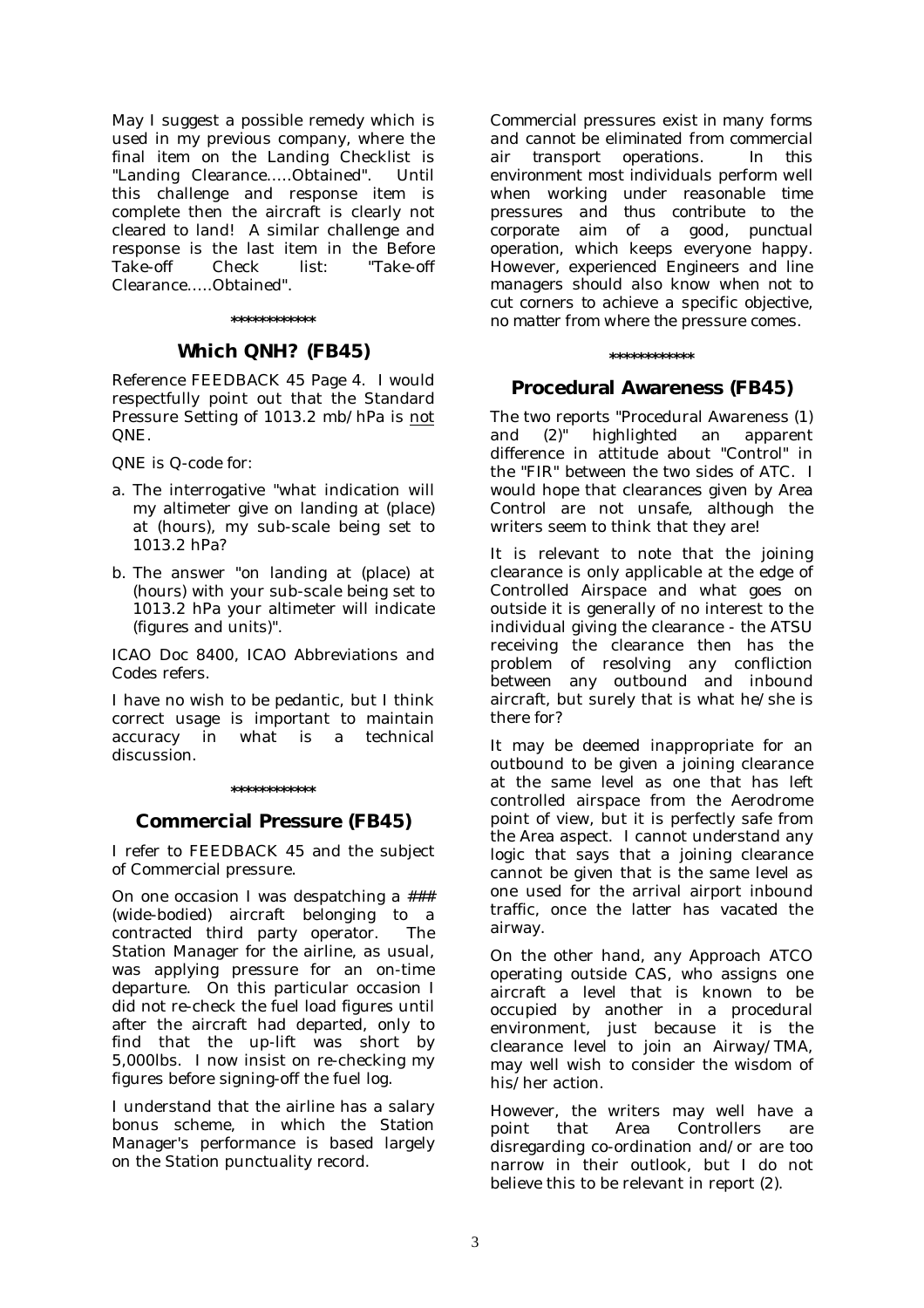Perhaps I am one of those whose attitude is similar to the quoted occurrences, but whilst I see the problem, I cannot agree that the clearances were either unsafe or<br>procedurally incorrect. Appreciation of procedurally incorrect. other people's problems is a different matter.

*Recognition and appreciation of the other agency's task would appear to offer an effective solution to this problem.* 

**\*\*\*\*\*\*\*\*\*\*\*\*\*\*\*\*\*\*\*\*\*\*\*\*\*\*\*\*\*\*\*\*\*\*\*\*\*\*\*\*\*\*\*\*\*** 

# **ATC REPORTS**

# **Am I Here … or There?**

A twin engine turboprop was on final approach on a non-precision instrument procedure to Runway ## and had been cleared to land. The weather conditions were poor with patchy fog.

I first saw the aircraft at less than one nm final from the threshold of Runway ##, and it appeared that the aircraft was configured for a "go around" due to the fog. Suddenly, the aircraft made a series of very tight left and right turns to position itself onto final approach for Runway ##, and subsequently touched down approximately two thirds of the way down the runway.

Previously during that morning, other aircraft had made instrument approaches to Runway ## using the same procedure, and although unable to land on Runway ##, had been able to maintain ground contact and make visual approaches to the reciprocal runway. This had obviously entailed several rapid changes of the runway lighting from one end to the other.

It was only after the aircraft had landed on Runway ## that I noted that the approach lights and PAPIS were still selected for the reciprocal runway!

It has become increasingly common within our company for ATCOs to hold two validations at different airfields, quite often one a busy unit and the other a quiet unit. This policy would appear to have been permitted, to enable my company to continue to provide full ATCO cover in spite of staff shortages. I am concerned about this policy because, although I wasn't consciously aware of it at the time, I believe that holding two

current validations at different units, that could not be considered to be complementary, may have contributed to my error. Although CAA (SRG) verbally disapprove of dual validations, I believe that they should be less tolerant of permitting dual validations in such circumstances and regulate this matter more closely.

*Advice on this matter was sought from CAA (SRG) Head of ATS Standards. In their response the Authority stated:…….* the possibility of confusion when an ATCO holds certificates of competence at more that one unit has been recognised for some time now and has been the subject of discussion between  $\# \# \#$  and ATS Standards Department. As a result of those discussions the number of dual certified controllers is being reduced.

**\*\*\*\*\*\*\*\*\*\*\*\*\*\*\*\*\*\*\*\*\*\*\*\*\*\*\*\*\*\*\*\*\*\*\*\*\*\*\*\*\*\*\*\*\*** 

# **FLIGHT DECK REPORTS**

# **Level Bust - A Simple Error?**

Recently, for the first time in over 20 years of flying, I was responsible for an altitude "bust".

Descending into FFF *(UK destination)*, autopilot engaged, we were cleared to Flight Level 70. Air Traffic Control asked us to call the handling agents. The First Officer made the call. The aircraft descended through our cleared level to Flight Level 65 before I "woke up" and levelled off. ATC noticed our transgression just after we did, and after a suitable comment descended us to FL 60. Luckily separation standards had not been compromised.

An observer might view this incident as a simple error, or an example of crew incompetence. As the Captain and Handling pilot I would find difficulty in disagreeing with either verdict. However, after reflecting on the incident, some of the following factors in the period leading up to the incident may have been relevant.

On the previous day I had commenced duty at 12:00 travelled AAA-BBB to operate four sectors BBB-CCC-BBB-CCC-AAA finishing duty at 01:05 Total duty 13 hours 05 mins. (Discretion was used to complete the last sector).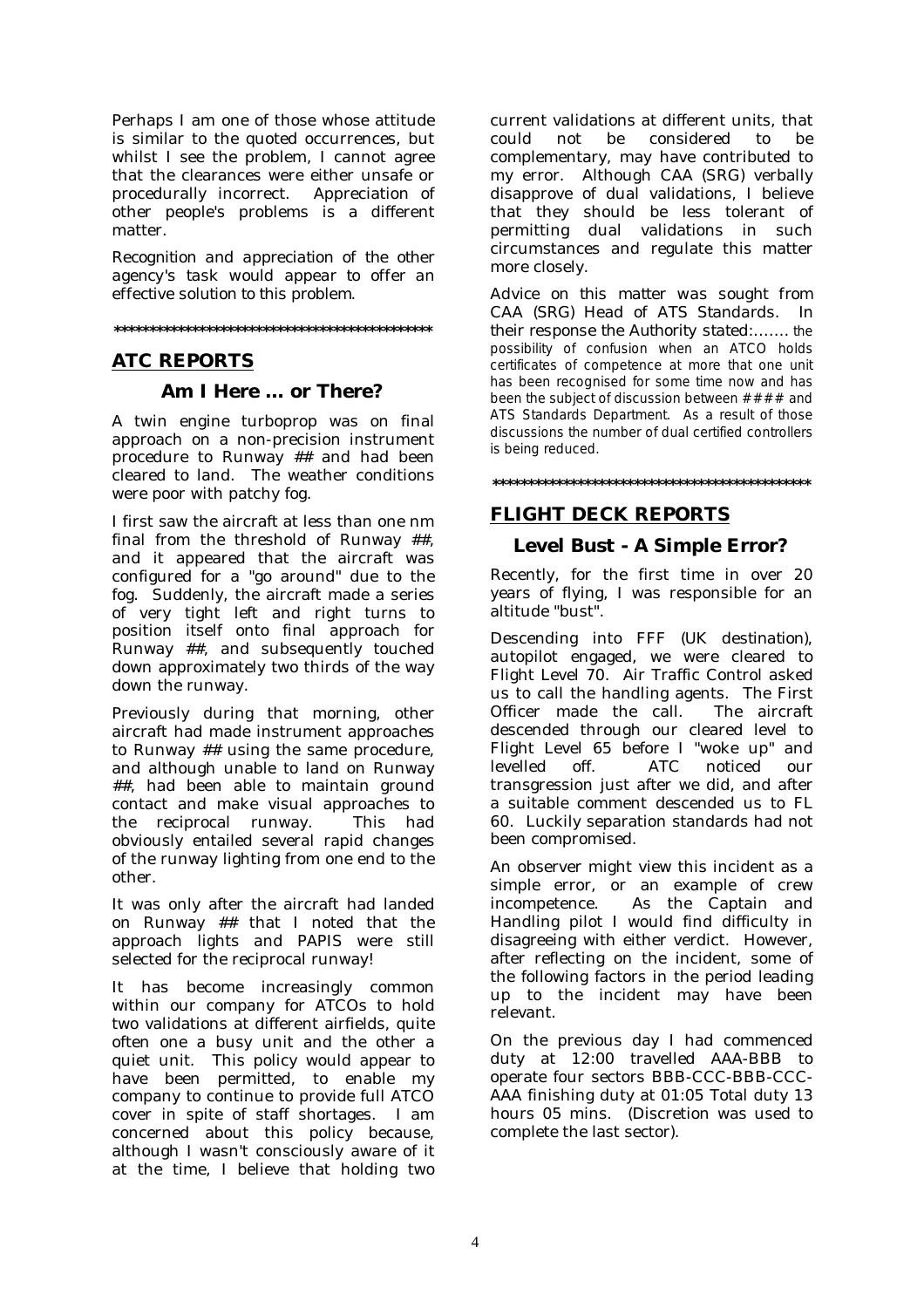Minimum rest period 13 hours 05 mins, therefore I could come back on duty at 14: 10.

The next day (day of the incident) I was just about to leave home when I received a call from Operations "We've got a flight for you, I know your report time is 14:10, We've scheduled your departure at 1500 to operate AAA-DDD-EEE-DDD-???"

The reduced report period prior to scheduled departure was no problem since the aircraft was still unserviceable when we reported for duty. Engineering had agreed to contact Operations when the aircraft was serviceable, but the departure had been scheduled anyway. (I remain to be convinced that aircraft engineering is best carried out under the pressure of time).

The aircraft became serviceable at 15:20 and at 15:30 we were about to depart for DDD when we received the following message:

"Change of plan. You are now operating AAA-FFF-GGG-FFF-AAA.'

I confirmed that this was possible, but pointed out that the fuel on board may restrict the payload out of FFF.

At 15:40 we departed for FFF and the flight progressed much as usual. During the descent into FFF, the altitude "bust" occurred. The R/T call to the handling agents was to advise them of the fuel remaining/payload available for the next sector.

Back to the reasons for the "Bust":

Non adherence to SOP's and breakdown of crew co-ordination and monitoring caused by the distraction of Company R/T call? I believe the "Alt Arm" had been armed when we were re-cleared to FL70, but I may have incorrectly cancelled it by using the pitch controller during the flare - this is only supposition on my part. I don't know what I was thinking about at the time, obviously not the job in hand! I believe the distraction of the question of payload may have been a factor.

*Many companies operate under some degree of commercial pressure. This is particularly the case when attempting to deal with unplanned schedule delays and changes. In such circumstances, it is inevitable that some of this pressure may*  *be transferred to crews and engineers. However, it is often the case that individuals place themselves under pressure in seeking to achieve the perceived corporate objective. Many incidents/accidents result from not one single cause, but a number of related errors and decisions that, although not significant in isolation, may combine to defeat the normal safety processes.* 

*No matter how good the processes and procedures, errors will be made. Consequently it is important that the various operational pressures and frustrations do not lead to procedural short cuts and omissions.* 

#### **\*\*\*\*\*\*\*\*\*\*\*\***

# **Level Bust - A Question of Pressure Difference**

Flying with an inexperienced First Officer who was handling pilot we departed  $\#$ ### on the SID. The day had a significantly low barometric pressure. We levelled at 6,000ft. and were cleared to climb to FL70, which I acknowledged. was speaking, the First Officer selected 070 in the altitude pre-select and initiated the climb - as SOP in our company. As soon as I finished with the radio, I crosschecked his ALT Pre-Select setting and advised him - "Checked" and then told him to ease the rate of climb as FL70 was only just above 6000ft. We then did the setting of the 1013.2mb on the altimeters again in accordance with our SOP. The indicated altimeter reading was already FL71 and by the time the First Officer reached zero rate of climb we were 300ft above FL70.

Our company has since changed the SOP to permit the setting of 1013.2mb prior to reaching transition if cleared to a flight level. However, this doesn't help much in this particular case. A bit of experience and alertness probably reduced the size of this altitude bust to a "safe" level.

The reason why I write is to draw ATCO's attention to this situation of clearing aircraft to the next available FL above transition on days with very low barometric pressure. On this day we estimated that there was only 540ft between 6000ft and FL70. Combined with the low experience level in the turboprop world and some relatively good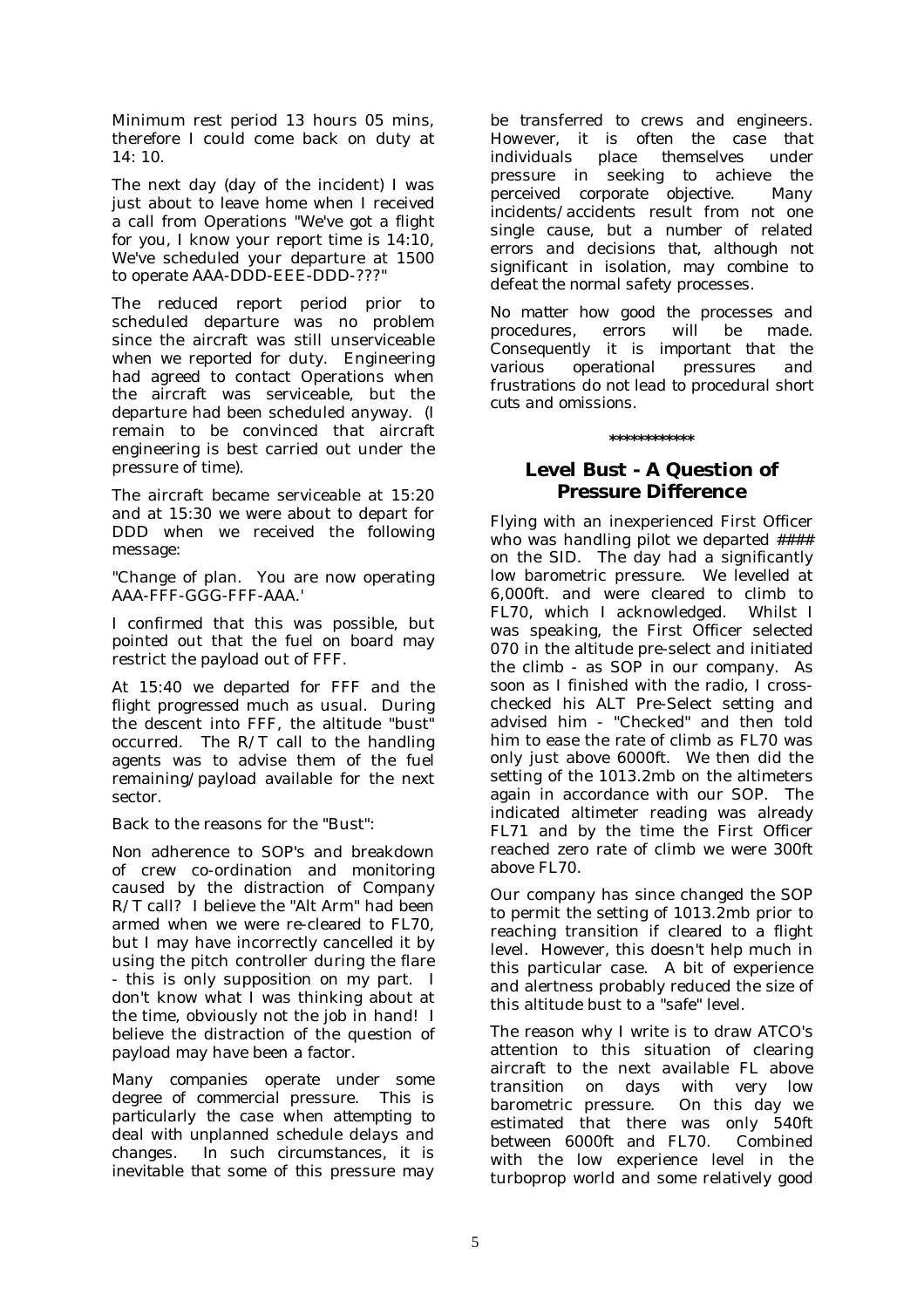climbing aircraft (SF340/Dash 8/ATR42 etc) this kind of clearance to climb is almost a guaranteed altitude bust, especially if the aircraft is being flown manually.

Perhaps the use of the phrase "adjust your level to FL70" rather than "climb to FL70" may have highlighted to the F/O that a very gentle climb was all that was required.

#### **\*\*\*\*\*\*\*\*\*\*\*\***

# **Tiredness, Complacency**

I am writing to describe an incident that highlights tiredness, complacency and possibly a minor procedural deficiency.

I was the Captain inbound to LHR at the end of a long-haul night flight.

The First Officer was the handling pilot, and did a very good brief prior to TOD *(top of descent)*, for our STAR (*Standard Arrival*) and ILS to Rwy 27R, with holding at ###. The First Officer and Flight Engineer were very competent operators and the atmosphere on the flight-deck was good.

On leaving ### (no hold required in the end) under radar, I was asked by the First Officer to set up the aids for the ILS. I selected the page for Rwy 27L by mistake and proceeded to set up the frequencies and course-bars accordingly.

Because the weather was good, we were all very familiar with LHR, and I advised both the other crew members that the code ILL was checked on both with the inbound course selected, I probably exuded an air of confidence, such that I lulled the other two into a false sense of security that all was well, which unfortunately meant that in the heat of the moment, with checklists being completed, and attention being diverted to other tasks such as flight path and R/T monitoring, no one picked up my error.

With the NDB having been moved to an airfield position from an outer marker position, there is virtually no awareness of flying through the localiser, so the first time that our attention was brought to our error was when the controller gave us a radar steer to intercept the localiser from the south.

The correct ILS was selected and identified. The approach and landing was completed without further incident.

On completion of our post-flight duties the three of us analysed our performance and decided that the good weather and familiarity with LHR led to a slight complacency, which, coupled with tiredness, provided the fertile ground for an error.

We also felt that there is a tendency for crews to short-circuit SOP's in the briefing, by not mentioning the ILS frequency and code, which in this case may have alerted one or both of the other crewmembers to my error.

We all came out of this incident with egg on our faces. Had we made the same error at an airport that does not enjoy the same outstanding standards as LHR, the incident might have had more serious consequences.

#### **\*\*\*\*\*\*\*\*\*\*\*\***

# **Silly but Tired?**

The flight was the last *(fourth)* sector of a back-to-back schedule between the UK and the USA and as a crew we were getting on very well. The Captain was flying the approach. When he called for Flap to be lowered to ##deg, I did as I always do - call back "Speed checked, Flap ##" and wait a short moment so that the engineer can check as well. I then moved the flap lever in the wrong direction!

Fortunately, on this type the actual flap movement is very slow and before it had moved too far both the engineer and myself had noticed and I quickly selected Flap ##. I consider myself lucky to have an engineer looking over my shoulder watching my "silly" but potentially dangerous mistakes. I put this error and the many other "small" errors I have witnessed, and made myself, down to fatigue. Not the fatigue that is extreme and has symptoms such as insomnia and weight loss but the insipid *(sic)* fatigue that continuous trips between UK and the US cause.

The company has recently employed a number of new pilots and the ones who have just joined this fleet are all experienced pilots. Their pay is dependent on the number of trips flown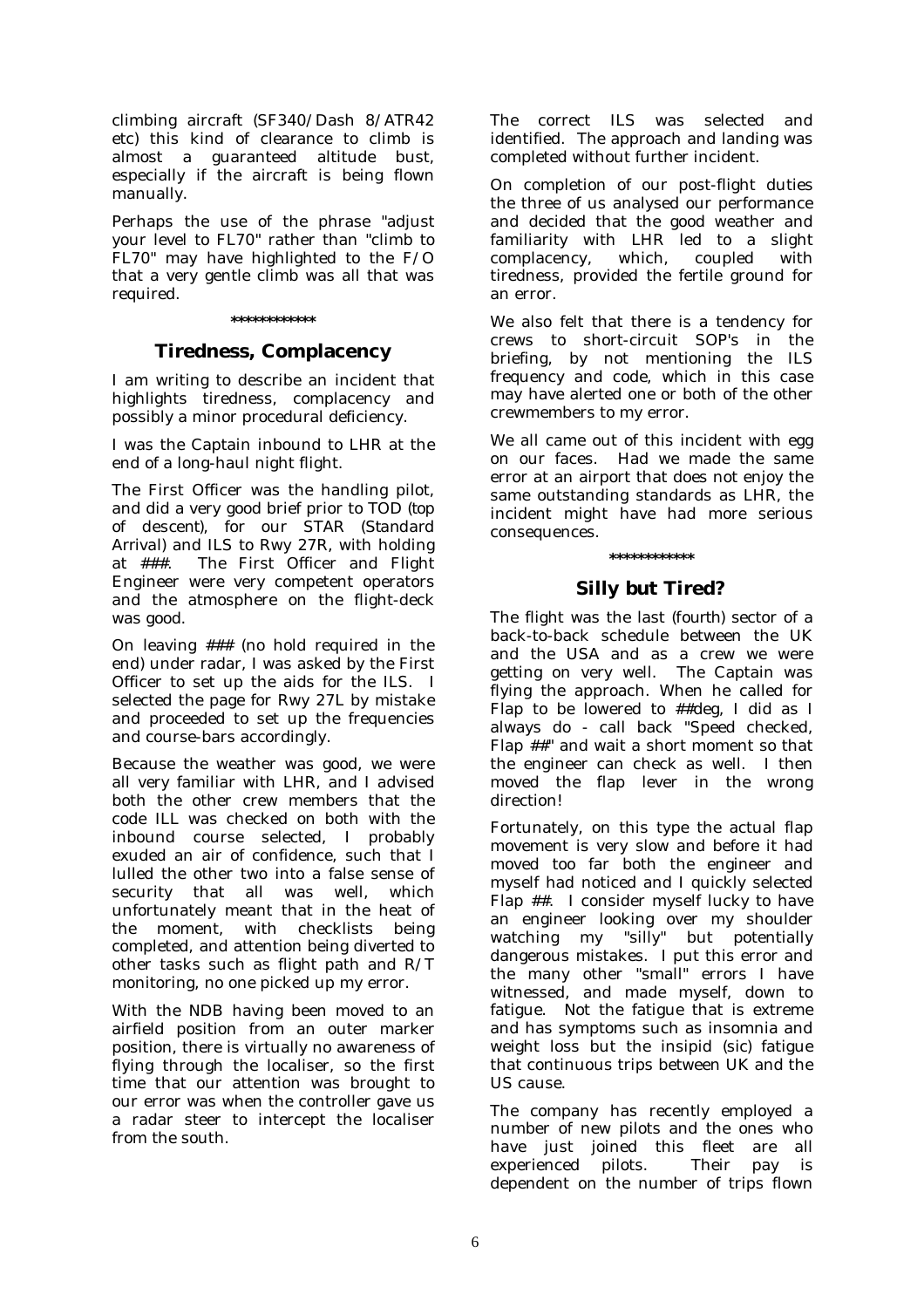each month and this appears to have had the effect of lowering the sickness rate. This in turn has pleased the management as the "fatigue problem" has gone!

#### **\*\*\*\*\*\*\*\*\*\*\*\***

#### **Directed or Assumed?**

We were approaching 'LAM' on a radar heading of 270deg and were given a frequency change. The next controller told us to turn left onto a heading of 260deg. After a while he said "Resume own navigation to Lambourne and report your inbound heading'. The new heading happened to be 270deg he said 'Roger'. A couple of minutes later he said "Own navigation again to Lambourne and call Heathrow Director on ###.#".

This is only the latest instance of a latent quirk which surfaces from time to time, i.e. that by asking what someone's heading is, the controller then assumes that the pilot understands he is now to maintain that heading as a Radar Heading.

I find this unsettling. I think controllers should say what they want, rather than leaving a pilot wondering whether to infer an implied instruction.

#### **\*\*\*\*\*\*\*\*\*\*\*\***

#### **Frequency Frustration**

Over the last year or so, I have found myself becoming increasingly frustrated by the inability to pre-select the initial radar frequency required after take-off.

This problem stems simply from not knowing what the frequency will be until the Tower Controller tells me to change to ###.##.

You might say, "What is wrong with that?" It is the normal procedure and occurs throughout the whole flight. True. But there is only one critical, busy, "all things happening at once" stage of flight and that is during the two minutes or so after take-off - gear up, flaps up, anti-icing on, heading changes in accordance with the SID etc. In addition to these tasks, I often find myself having to dial up the Departure Radar frequency prior to changing frequency. Firstly, this is a very bad time to mis-dial (which sometimes happens) and so be unable to talk to

Radar. Secondly, the Tower Controller already knows the frequency before I am cleared to take-off, so I could have a chance to pre-dial it, in the "calm before the storm".

I know some airports publish the expected radar frequency on the SID page (very helpful, but not always the frequency in use). However, most don't.

I have developed the habit now of always calling the Tower Controller prior to lineup to confirm the Radar frequency if I'm in any doubt. It would be VERY helpful to us pilots if ATCOs would ALWAYS advise the radar frequency prior to take-off if it is not published, or if different from that published. At some major UK airports, Tower Controllers sometimes provide this information, but not always.

It is too easy to misdial just after take-off when we are so busy, and it's an unnecessary complication of the task.

Is there any chance of having a standard agreement on this?

#### **\*\*\*\*\*\*\*\*\*\*\*\***

# **The Right Training?**

During two instrument approaches with an ab-initio co-pilot, who had just been released to line flying as handling pilot, I had to take control. Before doing so I had been acting as a talking instrument panel to do all I could to help him stay within acceptable parameters.

It would be too easy for me to write a report on him and walk away, but with more than 10 years on type, I see this as a repeated problem when new pilots arrive on the fleet. I know that the learning curve is so steep and so long that it can be months before new co-pilots are not working on the brink of overload all the time. To expect a trainee to go from flying say an R22 on sunny days in South England to operating IFR in the hostile environment of the North Sea is expecting too much for the average pilot of limited experience. A helicopter is unstable and the autopilot fitted has poor authority, the co-pilot only has an air speed and altitude hold that are of little use on an ILS. It is a very demanding task for an experienced helicopter pilot to fly an uncoupled ILS in moderate to severe turbulence on this type.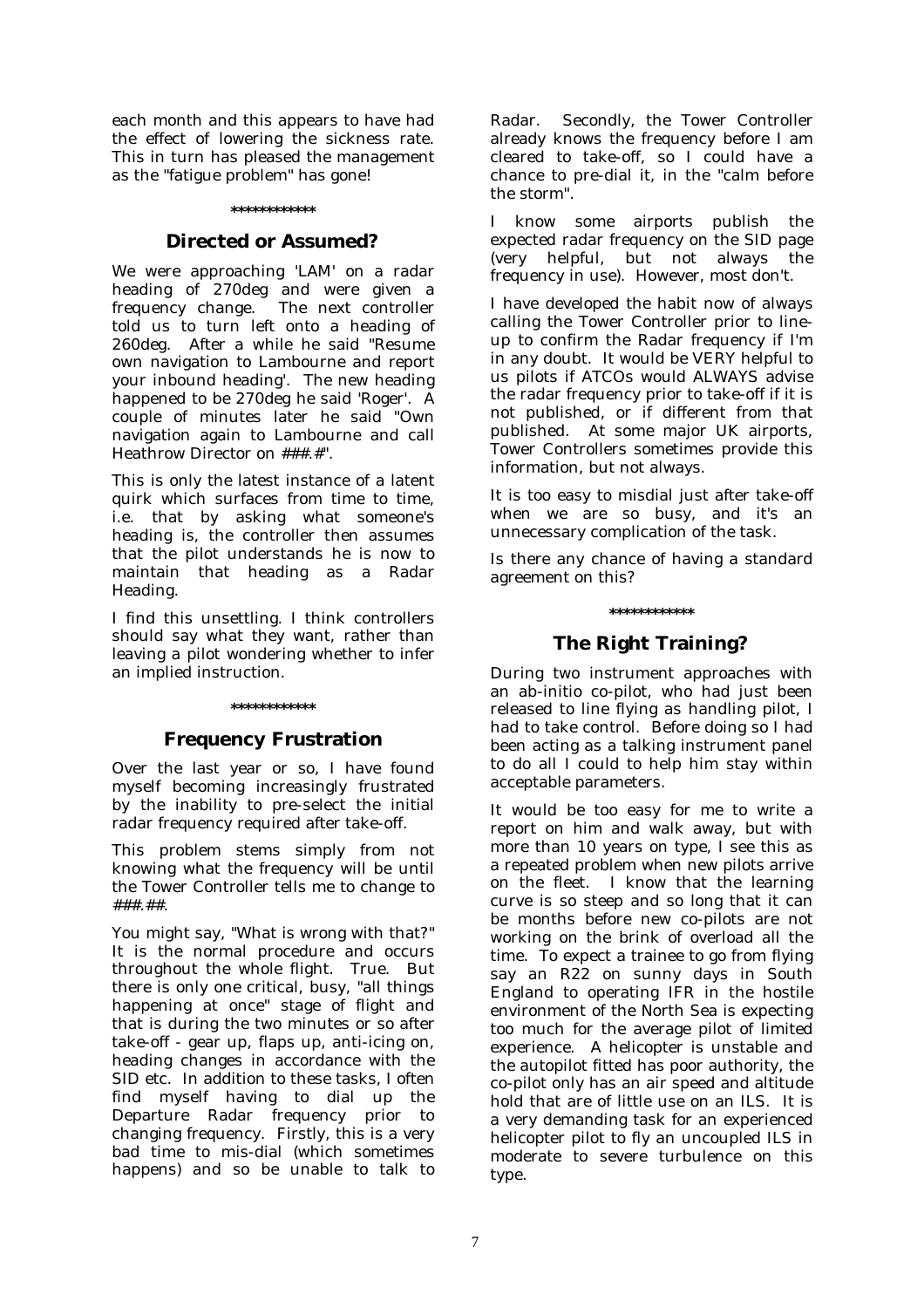Soon the problem is going to get worse as all new pilots will have to be instrument rated and not just pass a company base check. This will only make the learning process longer before the trainee can have a stable period to consolidate his limited experience.

In the meantime I hope that this individual will come good before his personal overload threshold overloads his Captain with potentially serious consequences.

#### **\*\*\*\*\*\*\*\*\*\*\*\***

#### **Too Much Respect?**

*In several accident/incident investigations the "Flight Deck Gradient", a term used to describe the reluctance of a less experienced crew member to question a decision/action of a Captain, has been cited as a contributory cause.* 

*Recognition of this potentially hazardous effect is often included as an aspect of CRM training, but the problem can be extremely complex, particularly if combined with an apparent short-term incapacitation. In such circumstances, it is often difficult for the junior crew member to intercede.* 

It was the Captain's leg. He is an experienced pilot, capable and well liked and in no way overbearing.

On short finals to Rwy 30 at ####, after a good, stabilised visual circuit and approach, the aircraft begins to descend below the VASI indications, giving finally four reds. As the runway has a displaced threshold and the obstacle was now behind us I make no comment, as I presume the descent *(below the correct glide-path)* is intentional to facilitate an early touch-down point. (The runway is relatively short for our type of aircraft).

The Captain now sees the VASI indications, says so, and applies power. I call "Rad Alt 50", "30" and "20" but we don't land. I inform the Captain we are floating and to put the aircraft on the ground. He seems surprised by my call, but removed power and lands. However, we are between  $1/3$  to  $1/2$  of the way down the runway. The Captain appears transfixed by the runway and hasn't engaged reversers as per SOP. I call for reversers and query the autobrake setting of level three out of five available levels. He makes no response although he is not obviously unwell. I state that I am increasing autobrake to level four. He doesn't acknowledge. As speed reduces he finally deploys the reversers, but as our Normal Operations SOP, only at idle thrust. We stop with approximately 200ft runway remaining. states he had difficulty reading the VASI and no other discussion occurs.

With hindsight I allowed my attitude of respect and friendliness toward the Captain to influence my actions. I was insufficiently assertive once the incident was in progress and prior to the incident I presumed rather than checked the reasons for his flight profile.

**\*\*\*\*\*\*\*\*\*\*\*\*\*\*\*\*\*\*\*\*\*\*\*\*\*\*\*\*\*\*\*\*\*\*\*\*\*\*\*\*\*\*\*\*\*** 

#### **ENGINEERING REPORTS**

#### **A Serious Omission?**

I am employed by a third party maintenance organisation. I was working as an engineer (non-certifying) on a major check and had been given a task in the left wing inboard rear spar area, when I noticed that a section of the trailing edge flap drive shaft was abraded through the protective finish down to bare metal. Adjacent to this abraded section was a cable loom that had been contacting the drive shaft, rotation of the drive shaft had chafed through the protective covering of the loom so that individual cables were visible. The cables supplied power to various services in the left wing. I drew the attention of my supervisor to the defective loom, but as there was a rush to complete system's functional checks before the aircraft was repainted, I was not aware that any action was taken to rectify the defect before the aircraft left the facility.

*In view of the potential seriousness of the contents of this report, the matter was immediately brought to the attention of a senior manager of the organisation concerned. To their credit the Company concerned took immediate action to investigate the matter by reviewing the documentation and arranging a detailed inspection of the aircraft.* 

*No evidence of the reported problem could be found, which would provide some*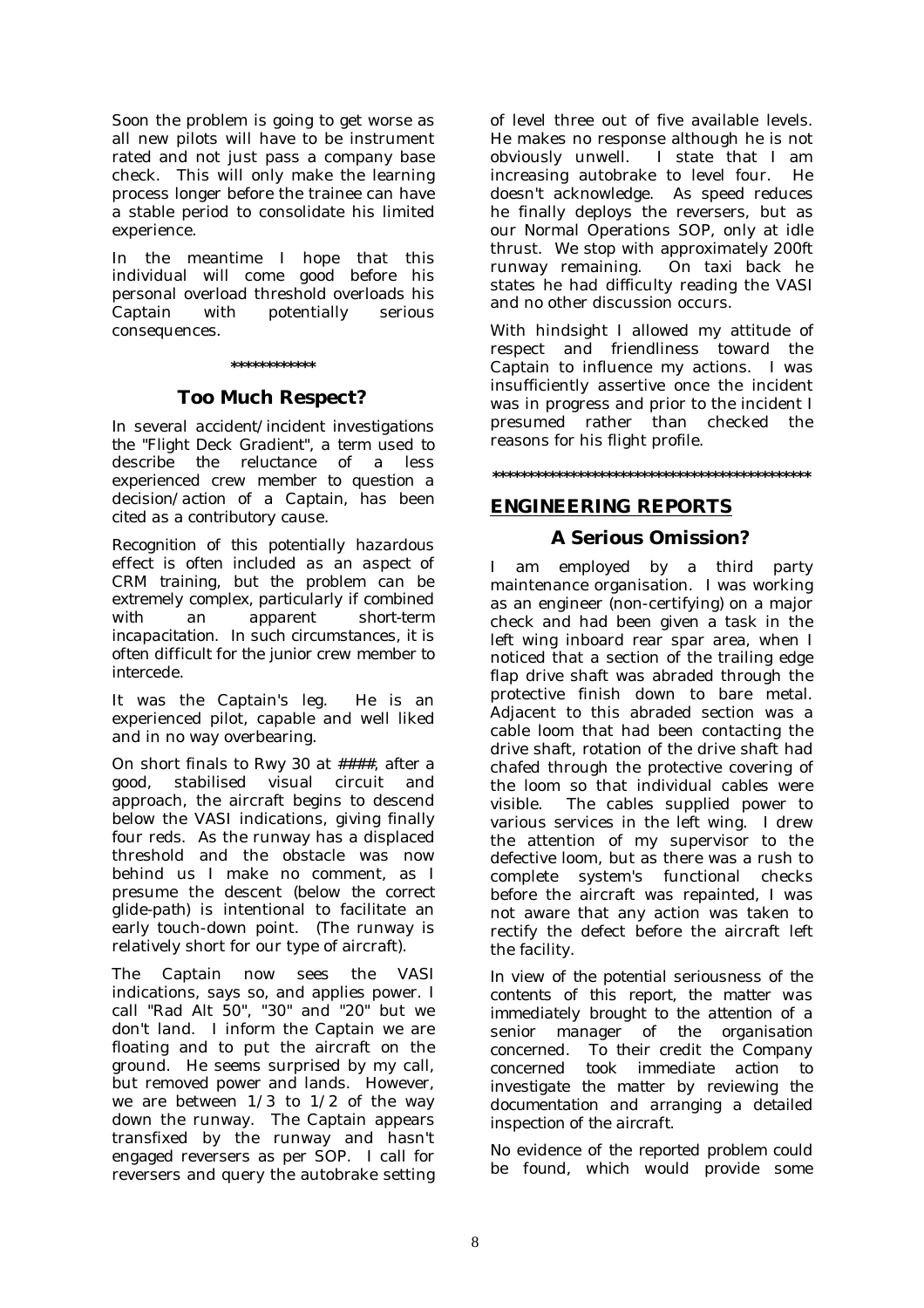*assurance to the reporter that action had been taken to rectify the defect. The reported defect was noted for the next major inspection.* 

*The reporter expressed a genuine concern. However, we received this information some time after the aircraft had been on check, which added to the difficulties of resolving the issue.* 

*It is most important that matters such as this are reported promptly direct to the Company, or to the CAA (this was a mandatory reporting issue). If, for some reason a reporter feels unable to report directly, submit a CHIRP report as soon as possible.* 

#### **\*\*\*\*\*\*\*\*\*\*\*\***

# **Third-party Certification**

One of my duties is to monitor third-party engineering agencies and it has become increasingly clear to me that the agencies I monitor are on many occasions undermanned.

The length of time that a person is at work and carrying full certification has direct safety implications.

However, I know of Certifying Engineers that have been allowed to work nine and 10-hour shifts on 46 consecutive days and more. On one occasion a certifying engineer working an aircraft whom had been on duty for an extended number of days, became incapacitated while actually working on the aircraft. It was fortunate he was not involved in an engine run at the time. Very little has been done to reduce the likelihood of this happening again.

In the area that I monitor it has become the norm rather than the exception (for engineers) to work extended continuous shifts and, needless to say, it worries me. I know of one Certifying Engineer who earned well in excess of half his annual salary in overtime payments (at a flat rate) in a six-month period.

I can do no more than report my concerns within my reporting system, but no one has responded or seems unduly worried. In fact  $\overline{I}$  have been told that it is not my. or their concern. In the end it all comes down to cost, with safety taking a back seat, where, in fact, they should both be working together.

Rather than try to factor this element into an accident would it not be best to be proactive rather than reactive and in the name of safety make it illegal to work this way.

I came very close to going to the CAA, but I value my job. (I need my job!). I even have reservations on airing my concerns to CHIRP, but in defence of Air Safety I have to take that chance.

I don't know what I expect you to do, or even if there is anything you can do.

*This case highlights the failure of both the organisation and the individual to recognise their respective responsibilities in relation to fitness to work. The employer has a legal 'Duty of Care' to the employee, and the employee has a responsibility to be fit for work throughout a period of duty (AWN 47 Para. 3.2).* 

*The extended period, over which the engineer was permitted to work continuous shift patterns, involving late night/early morning shifts, would cause an individual to suffer from acute and then cumulative sleep loss. The probable level of sleep disturbance, leaving aside the obvious safety implications, would mean the person involved would be ineffective at work - a key point that managers should note. It is relevant to note that this type of work pattern was identified as a principal causal factor in the errors that led to the Clapham rail signalling accident.* 

*Turning to the individual's responsibility, it is often the case that a person's judgement, with regard to his fitness to work such patterns, can be blurred by the personal financial reward. Not only is this irresponsible but regrettably, it can be a potentially 'deadly' sin.* 

*In regard to the reporter's concern regarding identification, our policy is to ensure the absolute confidentiality of all*   $reporters'$  *identities. disidentified, no information is released to third parties without the prior approval of the reporter.* 

*Important information is brought to the attention of the relevant management agency at an appropriate management level and this has been done in this case.* 

*Finally, it is apparent that there is an increasing willingness on the part of many organisations to examine and to address*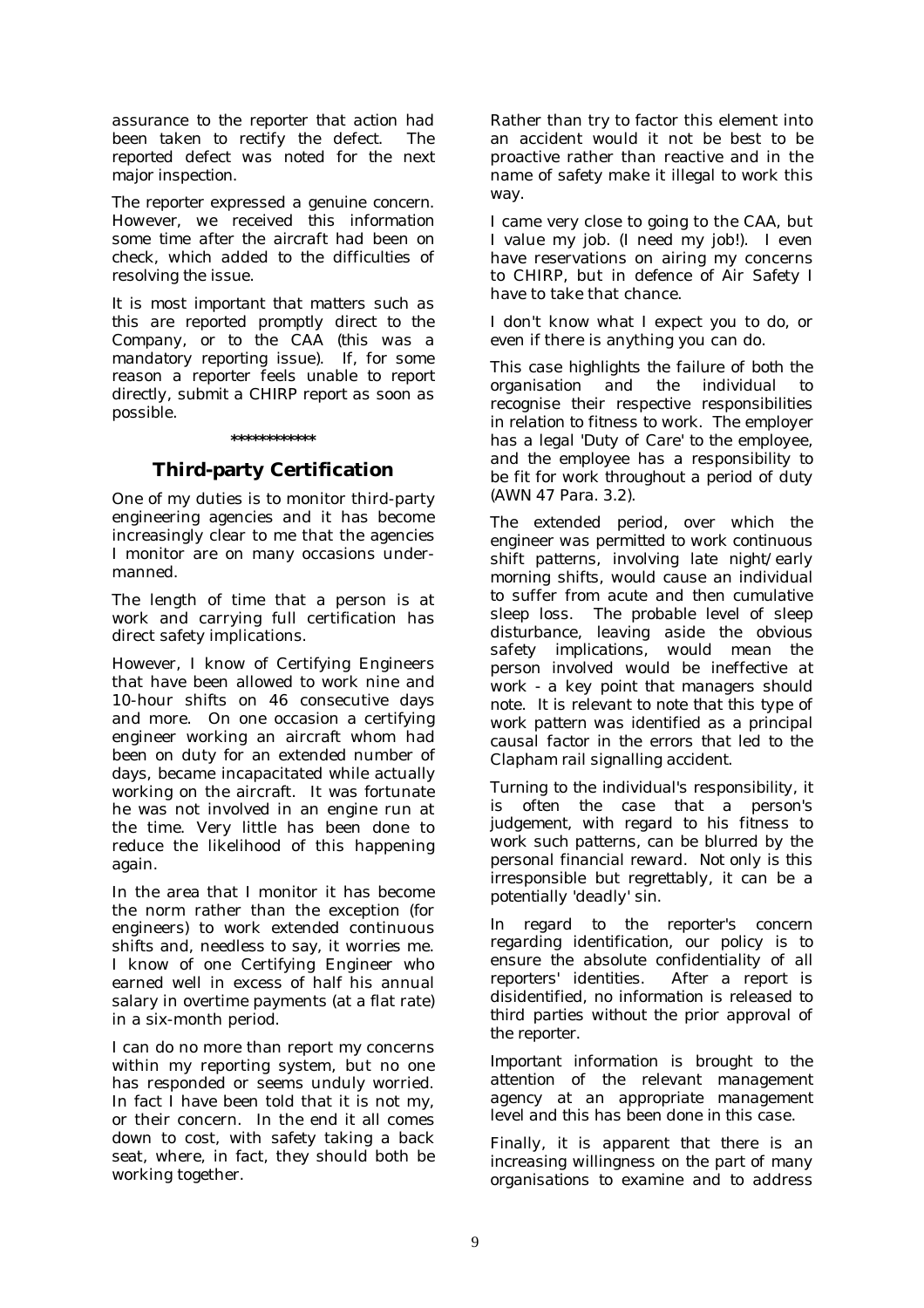*some of these long-standing safety-related issues that Engineers, and others, have been reluctant to report in the past.* 

#### **\*\*\*\*\*\*\*\*\*\*\*\***

# **Hand-over Procedures (1)**

During shift hand-over I was informed that I would be required to carry out landing gear functional checks, but a pipe had been removed, due to splitting. The pipe was identified as being in a part of the system that could be by-passed, not associated with the main gear.

The aircraft was behind schedule and the instruction was for the gear 'swings' to be done, notwithstanding the missing pipe.

Preparation took a long time as the areas under the wings and fuselage were congested and the aircraft at the time was in the wrong configuration for jacking.

With the aircraft duly prepared and jacked, I had inspected all the gears and bays to ensure that everything was in order (apart from the missing pipe).

I was in intercom contact with my technicians who were positioned around the bays. I started the external hydraulic systems and when satisfied that all indications were correct and operating correctly I selected undercarriage up.

All gears (bar the nose gear that was locked out) retracted correctly. About one minute later one of the landing gear doors started extending and retracting of it's own accord; fluid was also visible around the bay. I stopped the functional check and went to investigate the problem.

I lowered the undercarriage to take the weight off the gear and then a loud bang was heard. The gear with the door problem appeared to 'tap dance'.

Further investigation revealed that a pressure-regulating valve had ruptured and that the missing pipe was, in fact, the return line for a main gear actuator and pressure-regulating valve, not the one reported. The ruptured line was also connected by a 'T' piece to the door sequence valve.

The result of all this could have been serious injury, but, thankfully this was not the case. The experience I have gained from this is:

Not to take the hand-over at face value.

Not to allow myself, or my team, to be pressured to cut corners because of concerns at an aircraft already behind schedule.

*The company was advised of the problems associated with hand-overs and acknowledged that better training in providing a clear, unambiguous, hand-over was required for all staff involved in the process. Steps have been taken to provide this.* 

*This incident is another lesson in thinking twice before putting yourself under undue time pressure; the effect of the incident was to cause even more delay to the aircraft. How often does that happen?* 

# **\*\*\*\*\*\***

# **(2)**

I am a Licensed Engineer, working in a Base unit. At 17.30 hours, we were contacted by the Line unit to assist with an inspection on an aircraft. The aircraft had been parked in one of the Base hangars all day but had been unavailable for the inspection as it was being used for other purposes.

At 17.45 hours, on arrival at the hangar, I was met by the Licensed Aircraft Engineer (LAE) who was working the aircraft. I established that I was being expected to take a hand-over, certify the partially completed, undocumented inspection, and then hand-over again to the oncoming night shift at 18.45 hours. I was to go off shift at 19.00 hours.

I stated that this was not an acceptable situation, as I had not been involved with the aircraft up until this point.

I contacted the Line shift manager and informed him of the situation and he advised me that I was putting that night's service in jeopardy. He wanted someone to "stick with it" until the new shift came on, and insisted that I take it on.

I refused, as I could not see that I would be able to take a satisfactory hand-over and then be able to hand it over again in 45 minutes. Also having not been involved, I would be unable to answer any questions the on-coming shift may have. I was not prepared to certify the undocumented previous work, as I could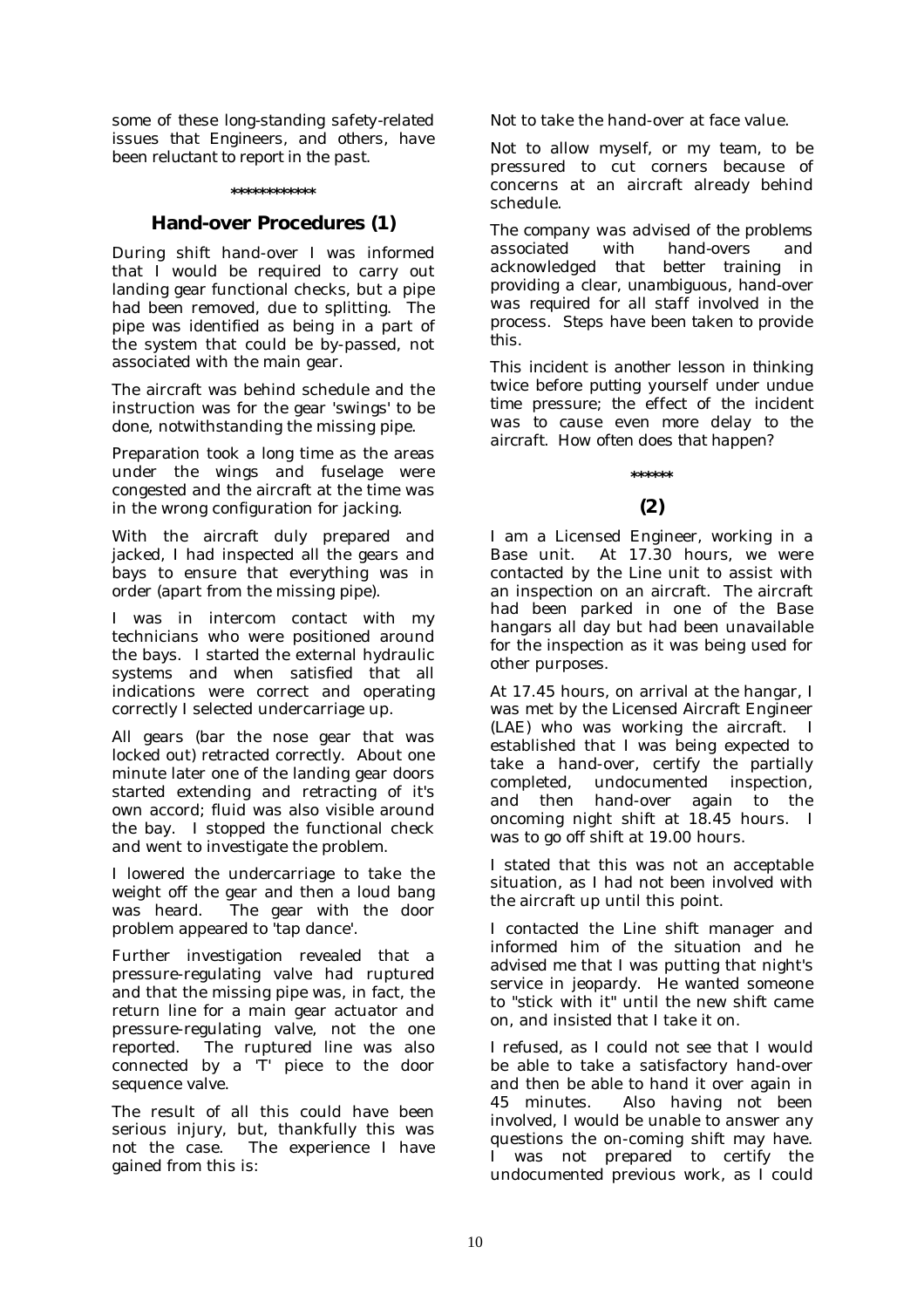not establish if it had been carried out in accordance with the maintenance manual. It also came to light that the inspection had already been handed over from a LAE who had gone off shift earlier that afternoon.

It was unclear as to why we were not contacted at the outset, as it was clear that the Line unit could not give continuity to this job. Also, why, with an important unscheduled inspection required, was the aircraft used for other purposes?

*Hand-overs have been identified by this organisation as a key area to improve as a result of a survey into incidents such as this. The company is targeting hand-overs in training as one aspect of 'Best Practice'.* 

*This is also another example of where, with a little bit of pre-planning, some of the problems could have been mitigated. Someone gave permission to use this aircraft for other purposes, could this have been achieved in another way? Recognising the Line workload earlier and handing the task to Base from the start (as our reporter suggested) would have helped the situation. It is more than likely that there were engineering inputs in all of these decisions. Experienced Engineers, whether at the Base, on the Line, or in Planning should monitor the operational situation, detect the signs and act accordingly.* 

*Airworthiness Notice No. 3 Para.1.4 covers the responsibilities of Certifying Engineers in both these incidents. Qualified managers with supervisory responsibilities for such maintenance work should also be mindful of these provisions, especially when they are not certifying.* 

*There are some situations in which managers of Certifying Engineers are not currently qualified, but nevertheless are in a position to apply pressure to the certifying individual. It should be made clear, by both the Authority and employers, that the provisions of AWN No. 3 apply equally to such managers.* 

#### **\*\*\*\*\*\*\*\*\*\*\*\***

# **Technical Logs - Open Items (1)**

A twin-jet was due to night-stop on completion of the schedule and Captain 'A' had reported a vibration problem on the left-hand engine to *(Maintenance Control)*. He also made an entry in the Tech Log stating the defect. Due to a shortage of aircraft the subject aircraft was then re-allocated for another sector.

Captain 'B' not only accepted the aircraft for flight with an open entry in the Tech Log, but subsequently again reported the problem to *(Maintenance Control)* stating the vibration had got worse, but continued to the scheduled destination. I mentioned this to my Shift Manager and he said he would pass the information onto the *(Flight Operations Management)* in the morning of *(the following day)*. I did not think this was satisfactory; this is not the first time this has happened.

*Other examples of this type of problem have also been detailed. The reporter has subsequently elected to submit reports through his Company Quality system. This is the correct course of action, as it allows the Quality Department to investigate specific cases, correlate reports with other cases and monitor trends.* 

# **(2)**

**\*\*\*\*\*\*** 

The aircraft diverted to #### *(Southern European airport)* after suffering a pressurisation failure of both systems while cruising en-route from the Mediterranean to UK. The aircraft arrived at the diversion airfield with all passenger oxygen masks deployed & oxygen generators depleted. A Station Engineer met the aircraft on arrival. The crew requested fuel and received an amended flight plan to continue to the planned UK destination at, or below Flight Level 100.

After refuelling, the aircraft continued to the planned UK destination with the passenger oxygen masks deployed. The defect had not been entered in the Technical Log prior to departure for the UK. There were no unused pages in the Tech Log on arrival in UK.

*Although technical assistance was available at the diversion airfield, the Flight Deck crew elected not to have technical assistance for the turnaround. A Mandatory Occurrence Report was filed on arrival at the UK destination. The maintenance organisation has been advised of the Technical Log issues.*